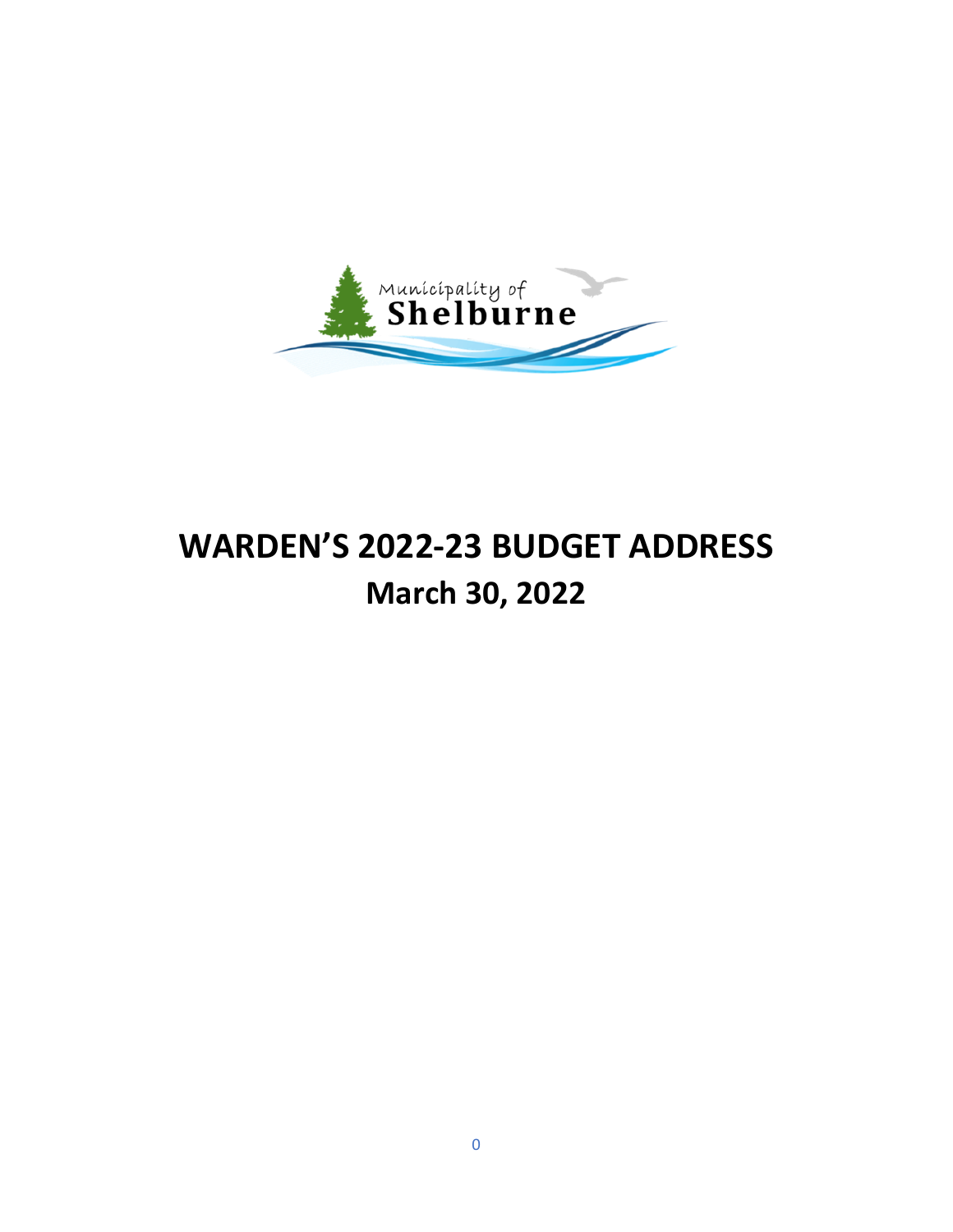I am pleased to outline the continued plans and priorities that the  $52<sup>nd</sup>$  Council of the Municipality of the District of Shelburne will undertake in the 2022-23 fiscal year. The COVID pandemic has been at the forefront throughout this Council's term and as we look forward to spring and a new fiscal year, it is our hope that the pandemic will be behind all of us as we continue to move forward.

The following six priorities, with highlights for each, will enable the Municipality to provide strategic investments in the following areas through its operating and capital budgets:

- 1. Infrastructure/Facilities
- 2. Planning
- 3. Recreation and Community Development
- 4. Economic Development
- 5. Administration
- 6. Finance

# INFRASTRUCTURE/FACILITIES

Completion of New Building – It has been quite a journey and Council is pleased to advise that the new building is progressing and it is anticipated to be completed in November of this year. We look forward to moving into the building with our Federal tenants and continuing to serve our residents at this new location. At this time, the Province continues to remain a tenant at the current location. Keeping the Provincial offices local is paramount; they provide essential services to our residents, employment opportunities and they keep our communities safe.

The new building will meet Rick Hansen accessibility standards, be more energy efficient and include electric vehicle (EV) charging stations and solar panels, as we continue to promote and support accessible and green initiatives.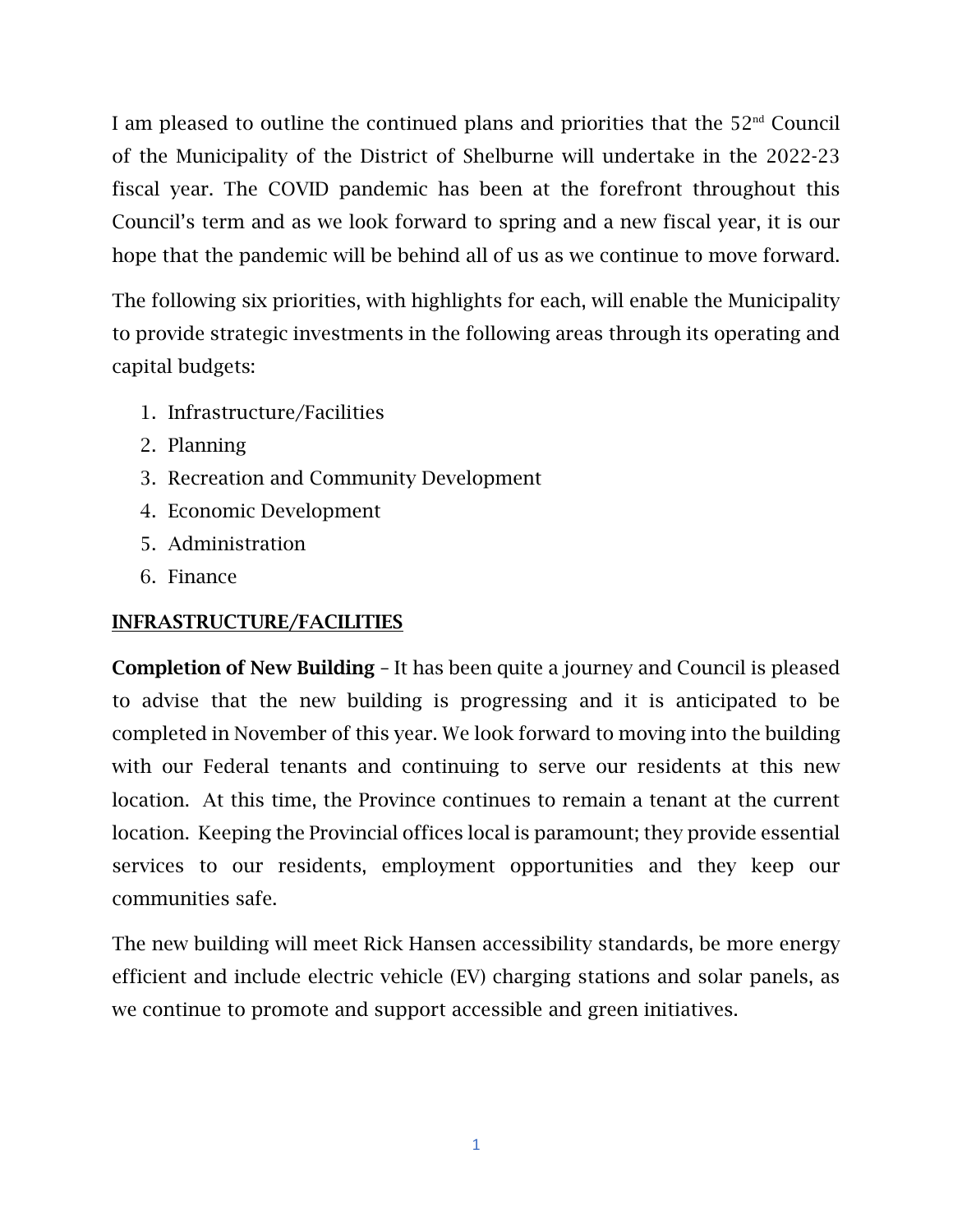The amount approved for the new municipal building is \$7.3 million, with \$4 million being borrowed and the remaining to come from the Municipality's reserves.

Options for Current Building - Staff have been investigating the possibility of alternative uses for the current building. The first step is the completion of a Facility Assessment Report, which will be carried out in the near future. We will continue to work with our Provincial partners to help ensure their services remain in the area.

Sludge Remediation at Sewage Treatment Plant – The Municipality has recently awarded a contract to GFL Environmental for sludge remediation at a cost of approximately \$200,000. This will ensure the continued effectiveness and efficiency of the Sewage Treatment Plant.

Improvements to the West Green Harbour Ballfield – The Recreation Department continues to work with a local community group to ensure the use of this facility by residents and tourists alike.

Final Phase of Accessibility Upgrades to Welkum Park – Council is very pleased to be completing the final phase of accessibility upgrades to Welkum Park, a full year ahead of schedule. The park will include an accessible pathway to enable access to all amenities and features of the park. We look forward to celebrating this milestone and becoming one step closer to an inclusive and accessible community for everyone.

Investing in Trails – Trails are an important infrastructure and economic driver in the community. Council will continue to support and financially invest in the great work being done by the Shelburne County Woodlands Multi-Use Trail Association as well as investing in our own trails, including the preparation of the Jordan River Trail conversion and bridge upgrades.

## PLANNING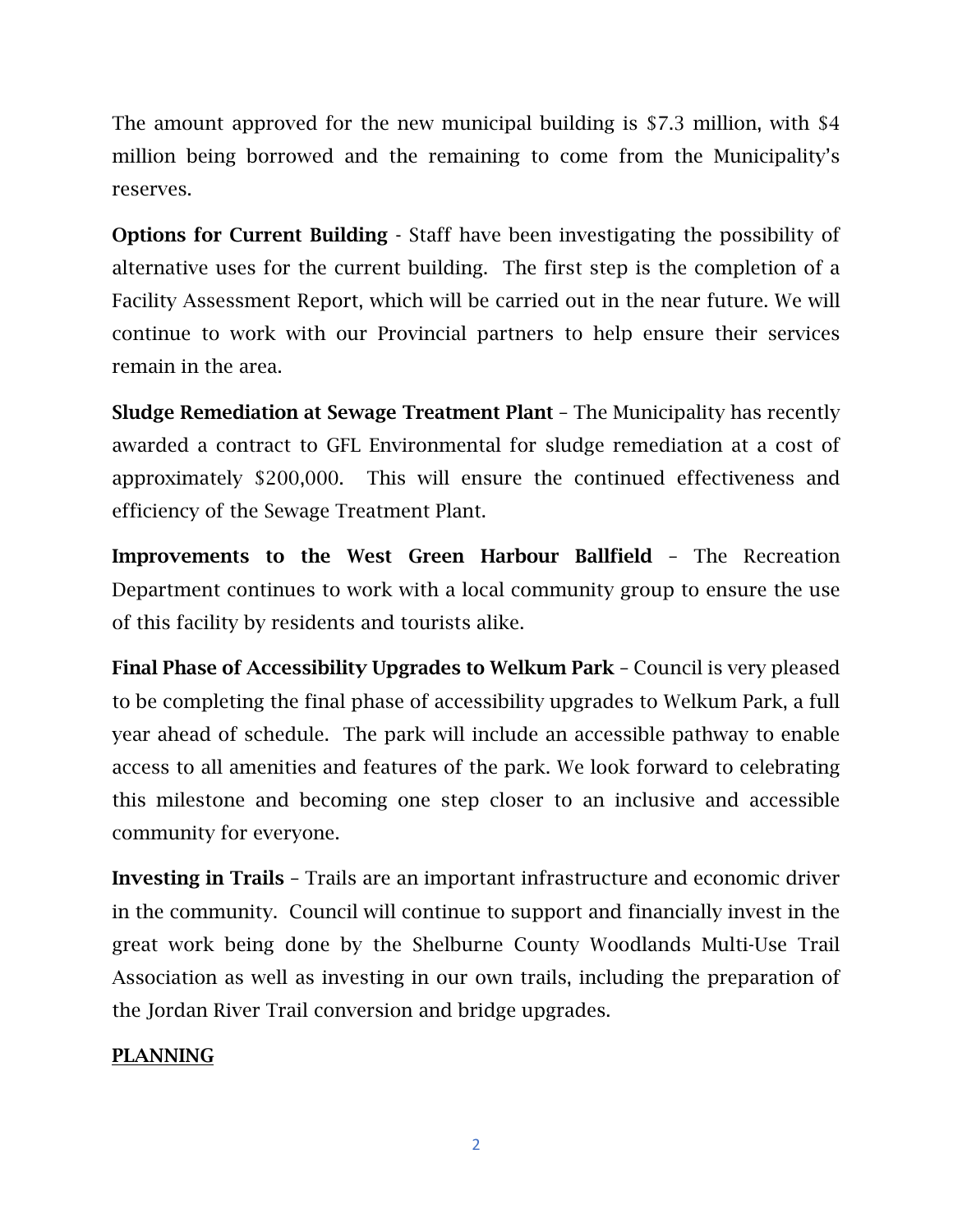Governance and Boundary Review – Municipalities are mandated by the Province to carry out a Governance and Boundary Review every eight years. This review is to determine the size of Council and the polling district boundaries. The process will involve public consultation. The review must be completed by December, 2022.

Mandatory/Regional Planning - Upon receiving funding from the Province, eight municipal units in the Tri-County have been working together to establish a Regional Planning entity that would be responsible to offer sustainable and consistent planning services across the region. Part of its mandate will be to ensure that planning documents adhere to the mandatory planning standards set forth by the Province.

Finalizing and Implementing the Eastern Shelburne County Accessibility Plan – The Eastern Shelburne County Accessibility Plan is now completed and will be presented to all three Councils in the near future. This plan will help guide the Municipality as we all strive to reach the goal of an accessible and inclusive Nova Scotia by 2030, as per the Accessibility Act.

# RECREATION AND COMMUNITY DEVELOPMENT

Updating the Recreation Strategic Plan – March 2023 - The Recreation Department will be updating its Recreation Strategic Plan. The Department will provide opportunities for the community to participate.

Supporting Community Groups – Our community groups are a vital component in providing a quality of life to our residents that is second to none. The Municipality is pleased to continue to provide financial and other support to these organizations through the continued Grants to Organization Program and the Emergency Assistance Fund. The budget also reflects CPI at 4.8% for the volunteer fire departments. Last year, it was 2%.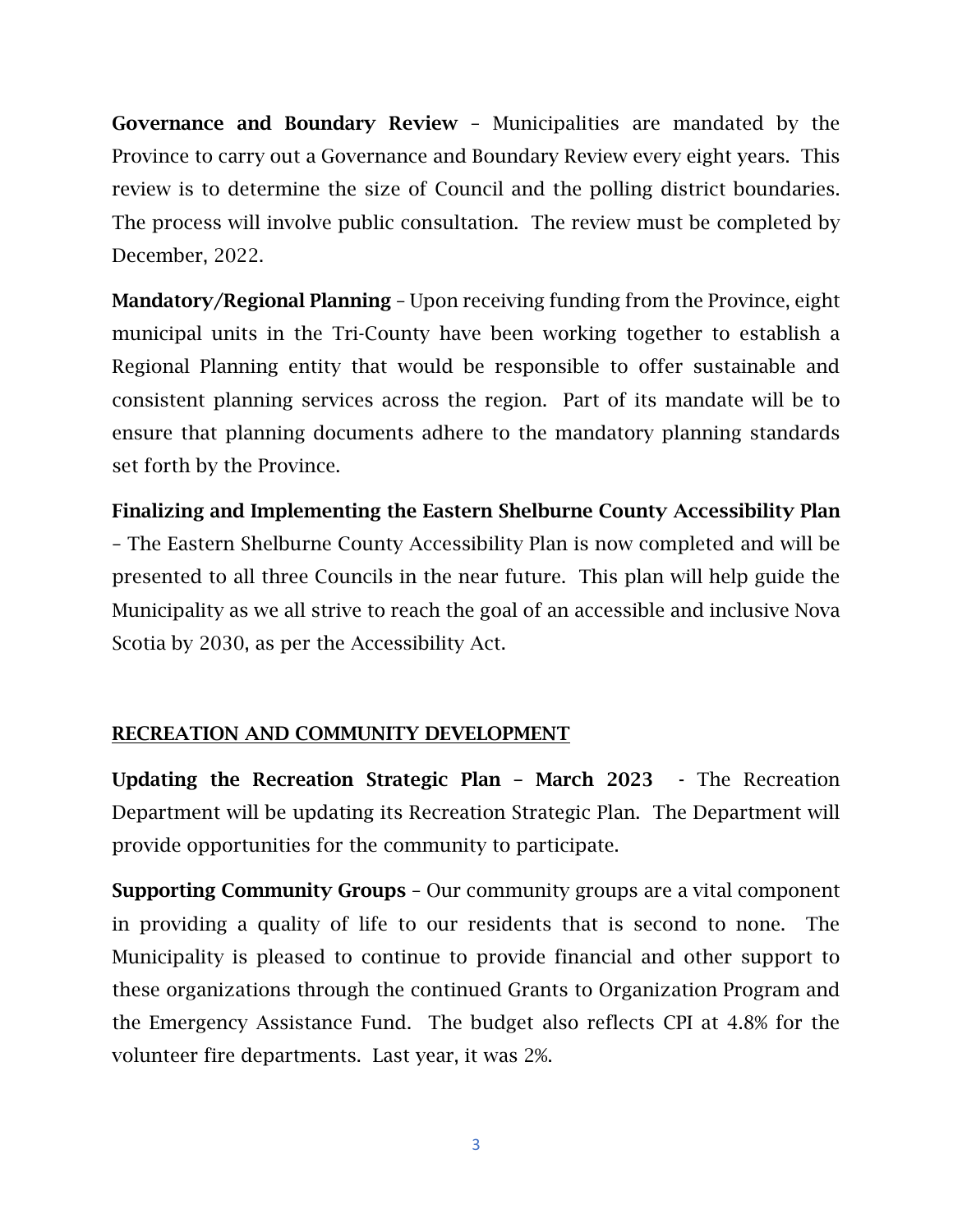Low Income Property Tax Exemption – Council maintains \$50,000 in this year's budget. In 2020-2021 this program assisted over 150 of our residents.

## ECONOMIC DEVELOPMENT

Develop a Housing and Business Development Strategy – It is anticipated that the Provincial Housing Strategy will be completed this fall. The Municipality will begin developing its own housing and business development strategy to help identify its current assets to potentially expand business development opportunities and help address the housing needs in our area.

Conducting Marine Research – Staff will continue to work with the local Nova Scotia Community College and others to identify potential fishing and marine initiatives that will promote and grow the industry.

#### ADMINISTRATION

Asset Management Training and Implementation – In partnership with the AIM (Atlantic Infrastructure Management) Network the Municipality has completed an asset management plan, which outlines the actions to be taken by the Municipality to ensure its infrastructure and other assets are maintained at an acceptable standard to ensure consistent service delivery to our residents. Examples include the sewage treatment plant, the current and new municipal buildings and trails and parks. Our plan indicates that the Municipality should invest a minimum of \$425,000 annually to maintain and ensure the expectant lifespan of our assets.

Investing in Electronic Records Management – An Electronic Records Management is a cost effective way to manage the Municipality's thousands of files. It will help in getting information or data quickly and reliably.

It is also another green initiative of the Municipality - less paper equals being greener.

## FINANCE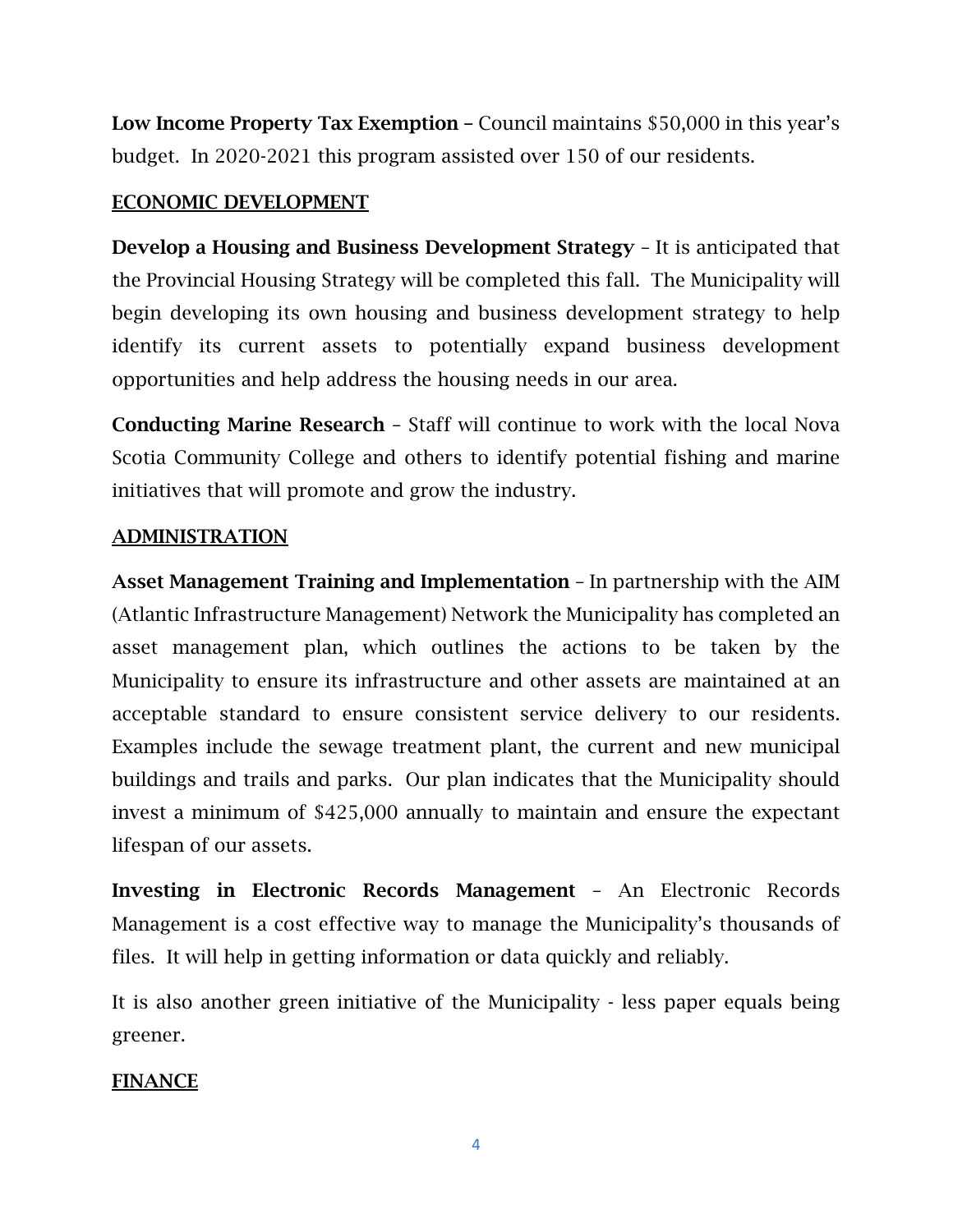Financial Model to Aid in Future Planning – Developing a financial model will enable Council and staff in their strategic planning to test various scenarios and calculate the costs for potential new projects, enabling us to determine where to allocate financial resources to help meet the needs of our residents.

#### OTHER AREAS OF INTEREST

Cellular Service – High quality internet and cellular services are the infrastructure backbone of a progressive and successful community. With excellent internet now available to our residents and businesses, some have cancelled their landlines and are relying solely on their cellular devices to communicate. We understand from a financial and convenience perspective why many would choose to do this; however, this poses a huge safety concern in that they may be unable to reach the people or services they need during an emergency or crisis.

The Municipality will continue to advocate to the Province for the need to improve this vital piece of infrastructure.

Health Care – The Municipality continues to invest in health care through funding a part-time Community Navigator position and financially contributing to initiatives such as scholarships, locum funding and recruitment/retention.

Additionally, Council maintains its commitment of \$53,000 towards the purchase of a new digital x-ray machine for Roseway Hospital.

Renewable Energy – The Municipality supports the goal of the Province of Nova Scotia to provide 80% of its energy through renewable energy sources by 2030. Some of the ways Council is working towards helping to achieve this goal is by installing EV charging stations and solar panels at the new municipal building, supporting and partnering with Sou'West Nova Transit Association in their endeavour to seek funding to install additional EV charging stations to be used by their vehicle fleet at the new building (funding approval pending), the recent purchase of a hybrid vehicle for Inspection Services and the implementation of a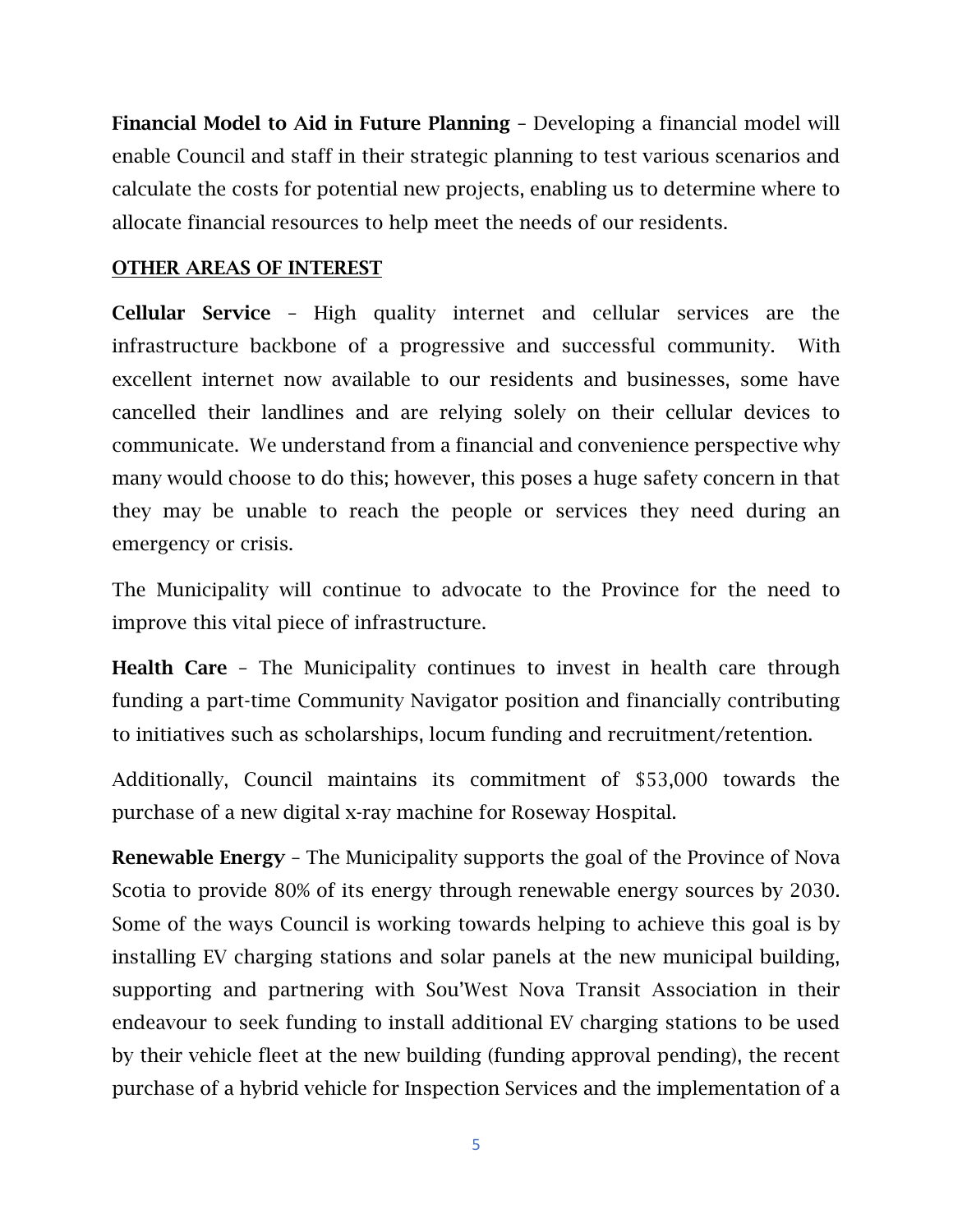records management system. All of these initiatives get us one step closer to reaching the Province's goal.

The Municipality recognizes the benefits of renewable energy and will continue to support ways to reduce our carbon footprint.

Municipal Relations and Partnerships - Council continues to reach out and participate in discussions and potential projects with our neighbouring municipalities. These include regional planning, education sessions on municipal modernization, the fisheries, health care and housing, to name a few. The Municipality is committed to providing services to our residents as efficiently and effectively as possible.

This Council is also committed to working with various partners and stakeholders such as businesses, community groups, provincial and federal governments, the Nova Scotia Federation of Municipalities, the Federation of Canadian Municipalities, other agencies, and our residents. We can accomplish so much more by working together.

#### 2022-2023 Budget

The Municipality's 2022-23 operating budget is set at \$7,991,397. Its capital budget is set at \$5,670,615.

Council will maintain the current residential and resource tax rate of \$1.26 per \$100 of assessment and current commercial tax rate of \$1.82 per \$100 of assessment. One cent of residential and resource generates \$41,568; one cent commercial generates \$3,429.

Council will continue to fund reserves contributing \$100,000 to the capital reserves and \$79,384 to operating reserves.

6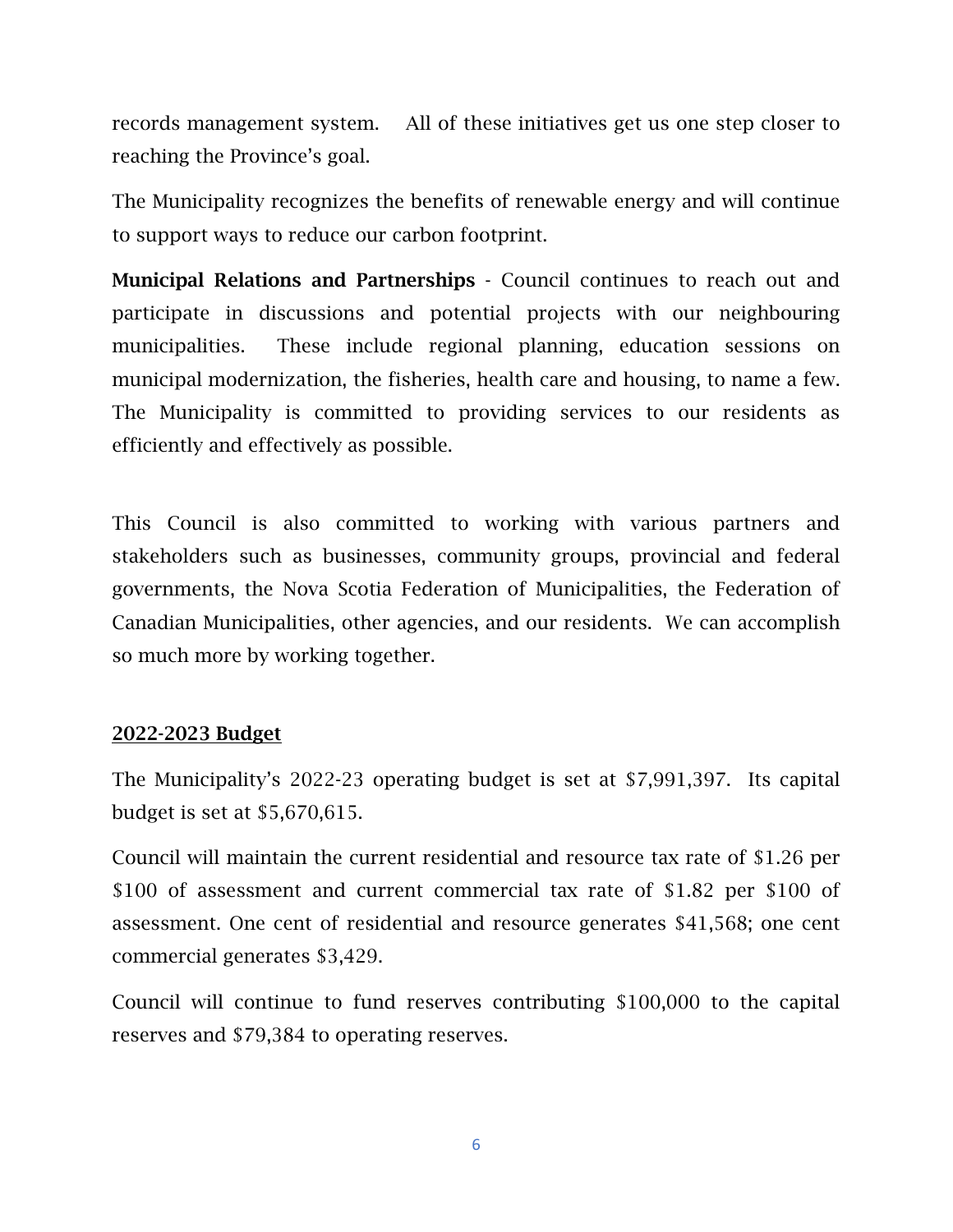Council will maintain the interest rate charged on tax bills at 10% (pre COVID was 14%).

At the end of fiscal 2021-2022, the Municipality's total reserves is anticipated to be approximately \$6,875,681. Of that amount:

- \$57,757 is earmarked for capital for fire departments
- \$37,452 for a special purpose reserve for the Lockeport Fire Truck
- \$53,000 for the digital x-ray machine

These reserves are estimates only as our final audited statements will not be completed for the 2021-22 fiscal year until July, 2022.

With this budget, it is Council's goal to continue to maintain and improve services our residents and businesses have come to expect, while strategically investing in our community within our fiscal resources.

Council's five-year Capital Plan involves future investments in infrastructure and various projects. To accomplish this plan, it will involve an investment of an estimated \$9,892,218 (\$5,114,253) represents completing the new municipal building), representing a combination of operating and capital reserves, borrowing, gas tax funds and grants and funds from other agencies. Although Council can only approve an annual operating and capital budget, it must forecast upcoming maintenance, operations, refurbishing, replacement, or decommissioning costs to make informed decisions and to financially plan to meet the needs for not only today but for the future.

Although Council has maintained the same tax rate for nine years, costs continue to rise. Council will consider all potential sources of revenue to continue to maintain and improve service delivery to our residents.

As I conclude my remarks, I must always recognize the work being done by Municipal staff. They too have endured another COVID year and the challenges that it has brought forth. They have worked tirelessly from home and from the